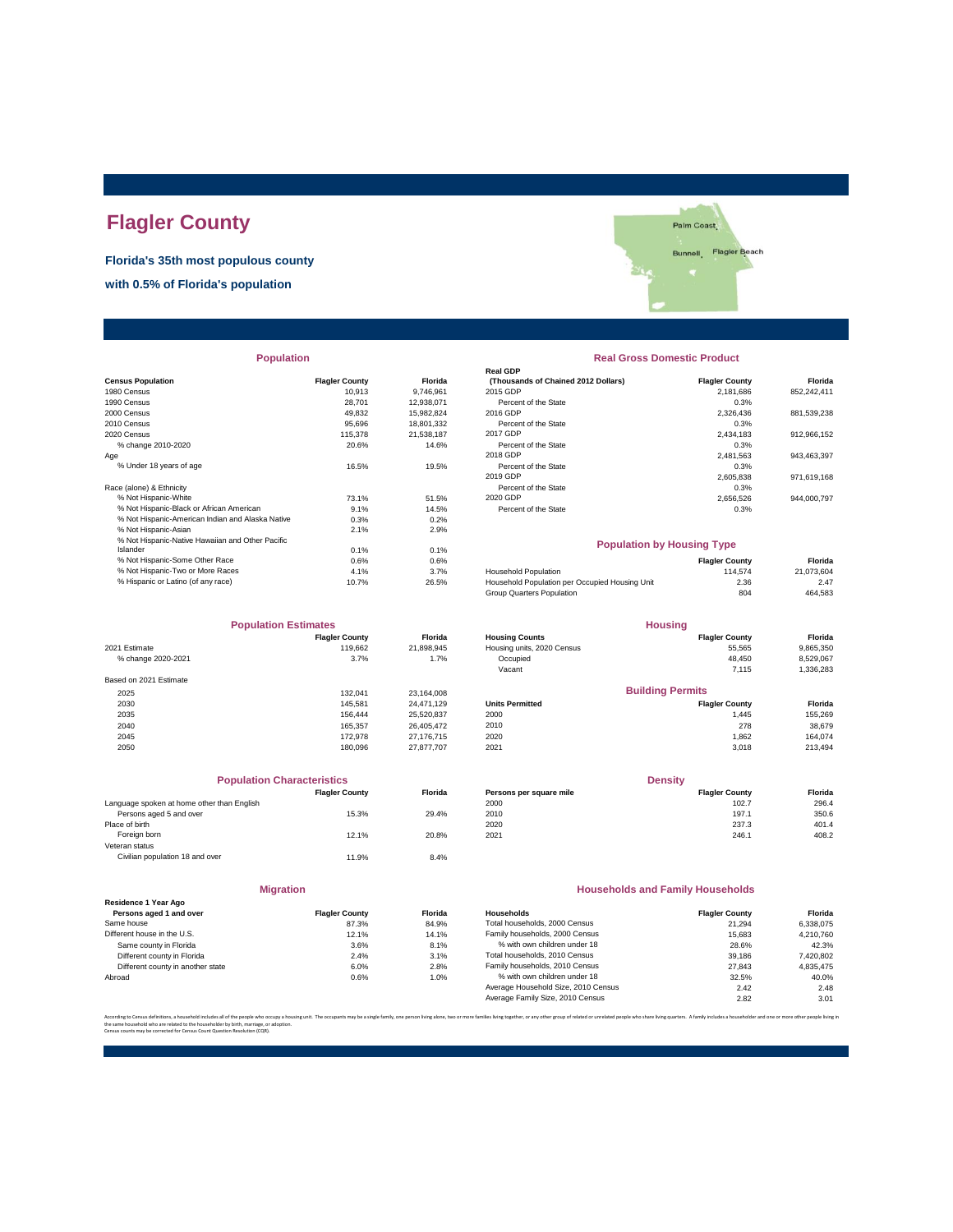# **Flagler County**

|                                                                              |                       |                         | <b>Employment and Labor Force</b>                         |                       |                      |
|------------------------------------------------------------------------------|-----------------------|-------------------------|-----------------------------------------------------------|-----------------------|----------------------|
| <b>Establishments</b>                                                        |                       |                         | <b>Establishments</b>                                     |                       |                      |
| 2020                                                                         | <b>Flagler County</b> | Florida                 | % of All Industries, 2020                                 | <b>Flagler County</b> | Florida              |
| All industries<br>Natural Resource & Mining                                  | 2,862<br>24           | 763,854<br>5,514        | All industries<br>Natural Resource & Mining               | 2,862<br>0.8%         | 763,854<br>0.7%      |
| Construction                                                                 | 441                   | 77,720                  | Construction                                              | 15.4%                 | 10.2%                |
| Manufacturing                                                                | 69                    | 21,822                  | Manufacturing                                             | 2.4%                  | 2.9%                 |
| Trade, Transportation and Utilities                                          | 468                   | 145,853                 | Trade. Transportation and Utilities                       | 16.4%                 | 19.1%                |
| Information                                                                  | 44                    | 13,437                  | Information                                               | 1.5%                  | 1.8%                 |
| <b>Financial Activities</b>                                                  | 332                   | 83,911                  | <b>Financial Activities</b>                               | 11.6%                 | 11.0%                |
| Professional & Business Services                                             | 644                   | 187,348                 | Professional & Business Services                          | 22.5%                 | 24.5%                |
| Education & Health Services<br>Leisure and Hospitality                       | 321<br>242            | 87,764                  | Education & Health Services<br>Leisure and Hospitality    | 11.2%<br>8.5%         | 11.5%<br>8.0%        |
| <b>Other Services</b>                                                        | 220                   | 61,008<br>56,385        | <b>Other Services</b>                                     | 7.7%                  | 7.4%                 |
| Government                                                                   | 33                    | 5,895                   | Government                                                | 1.2%                  | 0.8%                 |
|                                                                              |                       |                         |                                                           |                       |                      |
| <b>Average Annual Employment</b>                                             |                       |                         | <b>Average Annual Wage</b>                                |                       |                      |
| % of All Industries, 2020                                                    | <b>Flagler County</b> | Florida                 | 2020                                                      | <b>Flagler County</b> | Florida              |
| All industries                                                               | 23,704                | 8,453,489               | All industries                                            | \$38,529              | \$55,840             |
| Natural Resource & Mining                                                    | 8.3%                  | 0.8%                    | Natural Resource & Mining                                 | \$38,677              | \$37,710             |
| Construction                                                                 | 2.4%                  | 6.7%                    | Construction                                              | \$48,338              | \$55,840             |
| Manufacturing                                                                | 18.9%                 | 4.5%                    | Manufacturing                                             | \$35,101              | \$66,738             |
| Trade, Transportation and Utilities<br>Information                           | 2.2%<br>3.8%          | 20.6%<br>1.5%           | Trade, Transportation and Utilities<br>Information        | \$39,568<br>\$50,112  | \$49,342<br>\$93,360 |
| <b>Financial Activities</b>                                                  | 14.4%                 | 6.9%                    | <b>Financial Activities</b>                               | \$44,158              | \$84,295             |
| Professional & Business Services                                             | 13.6%                 | 16.1%                   | Professional & Business Services                          | \$46,567              | \$68,218             |
| Education & Health Services                                                  | 16.3%                 | 15.3%                   | Education & Health Services                               | \$21,294              | \$55,099             |
| Leisure and Hospitality                                                      | 3.5%                  | 11.9%                   | Leisure and Hospitality                                   | \$28,453              | \$27,694             |
| <b>Other Services</b>                                                        | 0.1%                  | 3.0%                    | <b>Other Services</b>                                     | \$43,508              | \$41,131             |
| Government                                                                   | 15.5%                 | 12.5%                   | Government                                                | \$46,488              | \$58,821             |
| Industries may not add to the total due to confidentiality and unclassified. |                       |                         |                                                           |                       |                      |
| Labor Force as Percent of Population                                         |                       |                         |                                                           |                       |                      |
| Aged 18 and Older                                                            | <b>Flagler County</b> | Florida                 | <b>Unemployment Rate</b>                                  | <b>Flagler County</b> | Florida              |
| 2000                                                                         | 51.8%                 | 64.2%                   | 2000                                                      | 3.6%                  | 3.8%                 |
| 2010                                                                         | 53.4%                 | 61.8%                   | 2010                                                      | 12.0%                 | 10.8%                |
| 2020                                                                         | 50.5%                 | 58.6%                   | 2020                                                      | 8.1%                  | 8.2%                 |
| 2021                                                                         | 50.4%                 | 59.0%                   | 2021                                                      | 4.6%                  | 4.6%                 |
|                                                                              |                       |                         | <b>Income and Financial Health</b>                        |                       |                      |
| Personal Income (\$000s)                                                     | <b>Flagler County</b> | Florida                 | Per Capita Personal Income                                | <b>Flagler County</b> | Florida              |
| 2000                                                                         | \$1,218,523           | \$472,851,789           | 2000                                                      | \$24,091              | \$29,466             |
| 2010                                                                         | \$3,184,099           | \$732,457,478           | 2010                                                      | \$33,145              | \$38,865             |
| 2011                                                                         | \$3,387,599           | \$771,409,454           | 2011<br>% change 2010-11                                  | \$34,754              | \$40,482             |
| % change 2010-11                                                             | 6.4%<br>\$3,663,478   | 5.3%                    |                                                           | 4.9%<br>\$37,207      | 4.2%<br>\$41,475     |
| 2012<br>% change 2011-12                                                     | 8.1%                  | \$800,551,723<br>3.8%   | 2012<br>% change 2011-12                                  | 7.1%                  | 2.5%                 |
| 2013                                                                         | \$3,750,723           | \$802,975,701           | 2013                                                      | \$37,565              | \$41,069             |
| % change 2012-13                                                             | 2.4%                  | 0.3%                    | % change 2012-13                                          | 1.0%                  | $-1.0%$              |
| 2014                                                                         | \$4,056,107           | \$861,412,339           | 2014                                                      | \$39,781              | \$43,388             |
| % change 2013-14                                                             | 8.1%                  | 7.3%                    | % change 2013-14                                          | 5.9%                  | 5.6%                 |
| 2015                                                                         | \$4,274,638           | \$919,834,894           | 2015                                                      | \$40,893              | \$45,493             |
| % change 2014-15                                                             | 5.4%                  | 6.8%                    | % change 2014-15                                          | 2.8%                  | 4.9%                 |
| 2016                                                                         | \$4,638,170           | \$954,069,719           | 2016                                                      | \$43,102              | \$46,253             |
| % change 2015-16                                                             | 8.5%                  | 3.7%                    | % change 2015-16                                          | 5.4%                  | 1.7%                 |
| 2017                                                                         | \$5,018,722           | \$1,023,131,116         | 2017                                                      | \$45,494              | \$48,774             |
| % change 2016-17                                                             | 8.2%                  | 7.2%                    | % change 2016-17                                          | 5.5%                  | 5.5%                 |
| 2018                                                                         | \$5,294,671           | \$1,087,188,628         | 2018                                                      | \$47,099              | \$51,150             |
| % change 2017-18                                                             | 5.5%                  | 6.3%                    | % change 2017-18                                          | 3.5%                  | 4.9%                 |
| 2019<br>% change 2018-19                                                     | \$5,630,174           | \$1,139,799,293         | 2019<br>% change 2018-19                                  | \$48,754<br>3.5%      | \$53,034<br>3.7%     |
| 2020                                                                         | 6.3%<br>\$5.993.452   | 4.8%<br>\$1,209,995.921 | 2020                                                      | \$50,599              | \$55.675             |
| % change 2019-20                                                             | 6.5%                  | 6.2%                    | % change 2019-20                                          | 3.8%                  | 5.0%                 |
|                                                                              |                       |                         |                                                           |                       |                      |
| Earnings by Place of Work (\$000s)                                           |                       |                         | <b>Median Income</b>                                      |                       |                      |
| 2000                                                                         | \$412,923             | \$308,751,767           | Median Household Income                                   | \$57,536              | \$57,703             |
| 2010                                                                         | \$925,293             | \$438,983,914           | Median Family Income                                      | \$66,778              | \$69,670             |
| 2011<br>% change 2010-11                                                     | \$963,140             | \$450,498,606           | Percent in Poverty, 2020                                  |                       |                      |
| 2012                                                                         | 4.1%<br>\$1,067,868   | 2.6%<br>\$468,410,475   | All ages in poverty                                       | 9.4%                  | 12.4%                |
| % change 2011-12                                                             | 10.9%                 | 4.0%                    | Under age 18 in poverty                                   | 16.3%                 | 17.2%                |
| 2013                                                                         | \$1,074,704           | \$482,898,301           | Related children age 5-17 in families in poverty          | 15.2%                 | 16.5%                |
| % change 2012-13                                                             | 0.6%                  | 3.1%                    |                                                           |                       |                      |
| 2014                                                                         | \$1,125,102           | \$512,375,290           | <b>Personal Bankruptcy Filing Rate</b>                    |                       |                      |
| % change 2013-14                                                             | 4.7%                  | 6.1%                    | (per 1,000 population)                                    | <b>Flagler County</b> | Florida              |
| 2015                                                                         | \$1,219,452           | \$544,408,719           | 12-Month Period Ending December 31, 2020                  | 1.76                  | 1.66                 |
| % change 2014-15                                                             | 8.4%                  | 6.3%                    | 12-Month Period Ending December 31, 2021                  | 1.46                  | 1.38                 |
| 2016                                                                         | \$1,301,878           | \$569,769,284           | State Rank                                                | 9                     | <b>NA</b>            |
| % change 2015-16                                                             | 6.8%                  | 4.7%                    | NonBusiness Chapter 7 & Chapter 13                        |                       |                      |
| 2017                                                                         | \$1,383,078           | \$603,668,170           |                                                           |                       |                      |
| % change 2016-17                                                             | 6.2%                  | 5.9%                    | Workers Aged 16 and Over                                  | <b>Flagler County</b> | Florida              |
| 2018                                                                         | \$1,477,710           | \$639,620,451           | Place of Work in Florida                                  |                       |                      |
| % change 2017-18                                                             | 6.8%                  | 6.0%                    | Worked outside county of residence<br>Travel Time to Work | 38.9%                 | 18.1%                |
| 2019<br>% change 2018-19                                                     | \$1,556,996           | \$671,553,148           |                                                           | 27.0                  | 27.9                 |
| 2020                                                                         | 5.4%<br>\$1,626,734   | 5.0%<br>\$688,764,753   | Mean travel time to work (minutes)                        |                       |                      |
| % change 2019-20                                                             | 4.5%                  | 2.6%                    |                                                           |                       |                      |